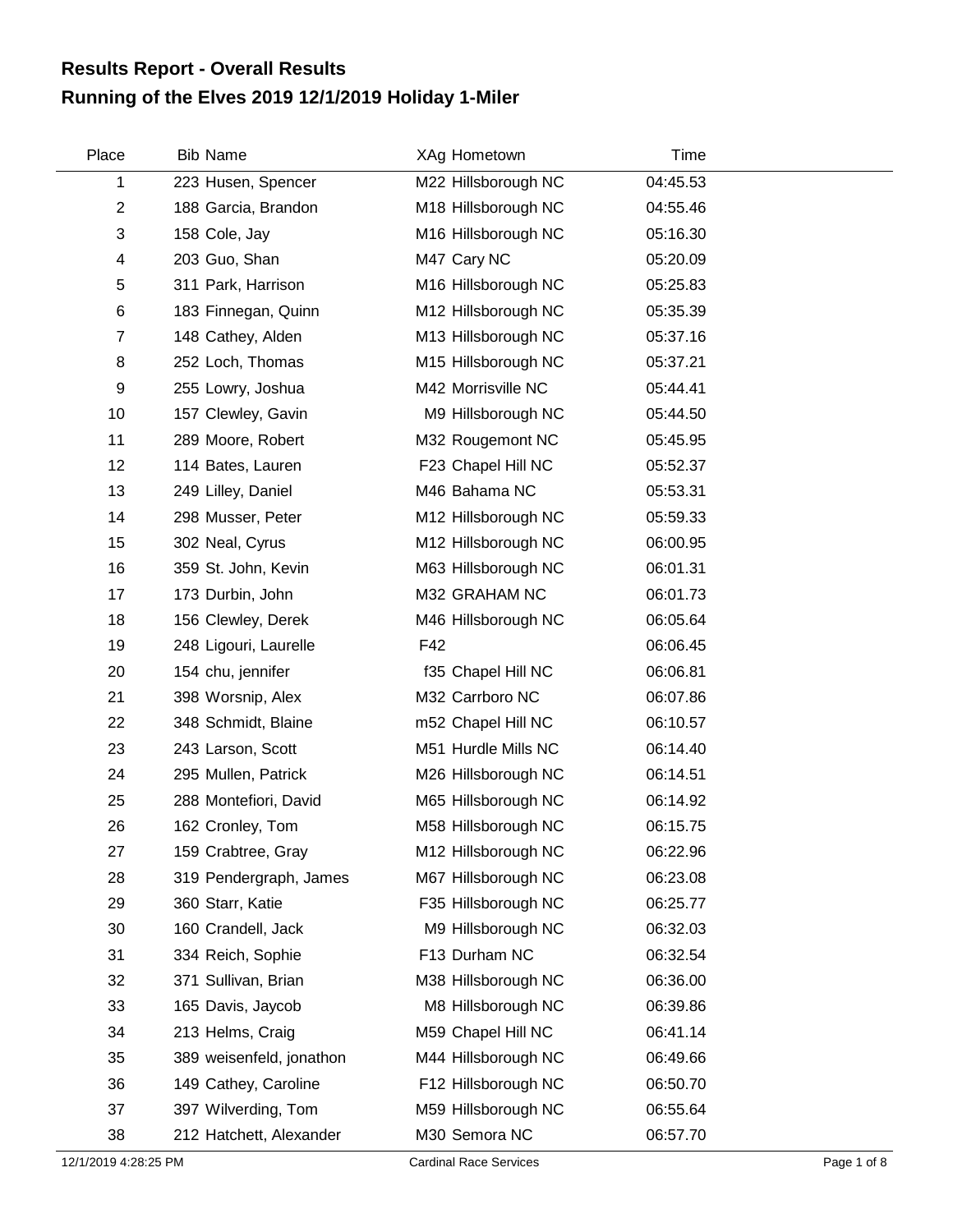| Place | <b>Bib Name</b>           | XAg Hometown        | Time     |  |
|-------|---------------------------|---------------------|----------|--|
| 39    | 394 Wileman, Tom          | M16 Hillsborough NC | 06:58.32 |  |
| 40    | 178 Edwards, Kevin        | M45 Hillsborough NC | 06:58.32 |  |
| 41    | 261 Maile, Laura          | F49 Hillsborough NC | 06:59.72 |  |
| 42    | 303 Neal, David           | M46 Hillsborough NC | 07:05.35 |  |
| 43    | 130 Bowen, Mimi           | F25 Durham NC       | 07:09.11 |  |
| 44    | 380 Trout, Susan          | F46 Chapel Hill NC  | 07:09.15 |  |
| 45    | 241 Lagler, Taylor        | F25 Carrboro NC     | 07:12.74 |  |
| 46    | 264 Marin, Michael        | M30 Haw River NC    | 07:13.19 |  |
| 47    | 208 Hambrick, Brian       | M29 Hillsborough NC | 07:15.76 |  |
| 48    | 125 Bobbert, Jameson      | M9 Hillsborough NC  | 07:16.25 |  |
| 49    | 231 Kemp, Landon          | M9 Hillsborough NC  | 07:18.38 |  |
| 50    | 230 Kemp, Dan             | M42 Hillsborough NC | 07:18.52 |  |
| 51    | 107 Baker, Will           | M12 Hillsborough NC | 07:19.90 |  |
| 52    | 229 Kay, Melissa          | F40 Hillsborough NC | 07:19.93 |  |
| 53    | 403 Zink, Abram           | M10 Hillsborough NC | 07:22.09 |  |
| 54    | 410 Clewley, Amelia       | F7 Hillsborough NC  | 07:22.72 |  |
| 55    | 135 Brockway, Willa       | F11 Hillsborough NC | 07:23.32 |  |
| 56    | 354 Smith, Douglas        | M57 Rockwell NC     | 07:27.87 |  |
| 57    | 161 Cronley, Kathleen     | F58 Hillsborough NC | 07:28.43 |  |
| 58    | 391 Wessell Bley, Atticus | M13 Chapel Hill NC  | 07:32.63 |  |
| 59    | 383 Von Hagen, Donald     | M54 Hillsborough NC | 07:43.20 |  |
| 60    | 413 Helms, Tanya          | F59 Raleigh NC      | 07:45.01 |  |
| 61    | 176 Eaton, Amanda         | F34 Hillsborough NC | 07:45.13 |  |
| 62    | 104 Baker, Dennis         | M40 Hillsborough NC | 07:47.42 |  |
| 63    | 102 Baker, Addie          | F10 Hillsborough NC | 07:48.10 |  |
| 64    | 209 Hambrick, Kelly       | F28 Hillsborough NC | 07:49.08 |  |
| 65    | 184 Finnegan, Reece       | M8 Hillsborough NC  | 07:49.99 |  |
| 66    | 168 Dickerson, Chase      | M10 Hillsborough NC | 07:53.33 |  |
| 67    | 336 Rice, Brandon         | M65 Efland NC       | 07:55.16 |  |
| 68    | 296 Mullen, Savanah       | F26 Hillsborough NC | 07:55.36 |  |
| 69    | 155 Clewley, Andrea       | F42 Hillsborough NC | 07:56.99 |  |
| 70    | 401 Zarkin, Allison       | F31 Hillsborough NC | 07:58.04 |  |
| 71    | 402 Zarkin, Josh          | M32 Hillsborough NC | 07:58.71 |  |
| 72    | 197 gibson, scott         | M46 Durham NC       | 07:59.83 |  |
| 73    | 290 Moulder, Katie        | F47 Hillsborough NC | 08:01.10 |  |
| 74    | 150 Cathey, Katherine     | F41 Hillsborough NC | 08:03.69 |  |
| 75    | 299 Musser, Sage          | F10 Hillsborough NC | 08:05.36 |  |
| 76    | 182 Finnegan, Maria       | F46 Hillsborough NC | 08:08.90 |  |
| 77    | 226 Johnson, Paige        | F53 Hurdle Mills NC | 08:09.35 |  |
| 78    | 406 Avary, Carolina       | F40 Hillsborough NC | 08:12.55 |  |
| 79    | 250 Lilley, Kelly         | F45 Bahama NC       | 08:13.40 |  |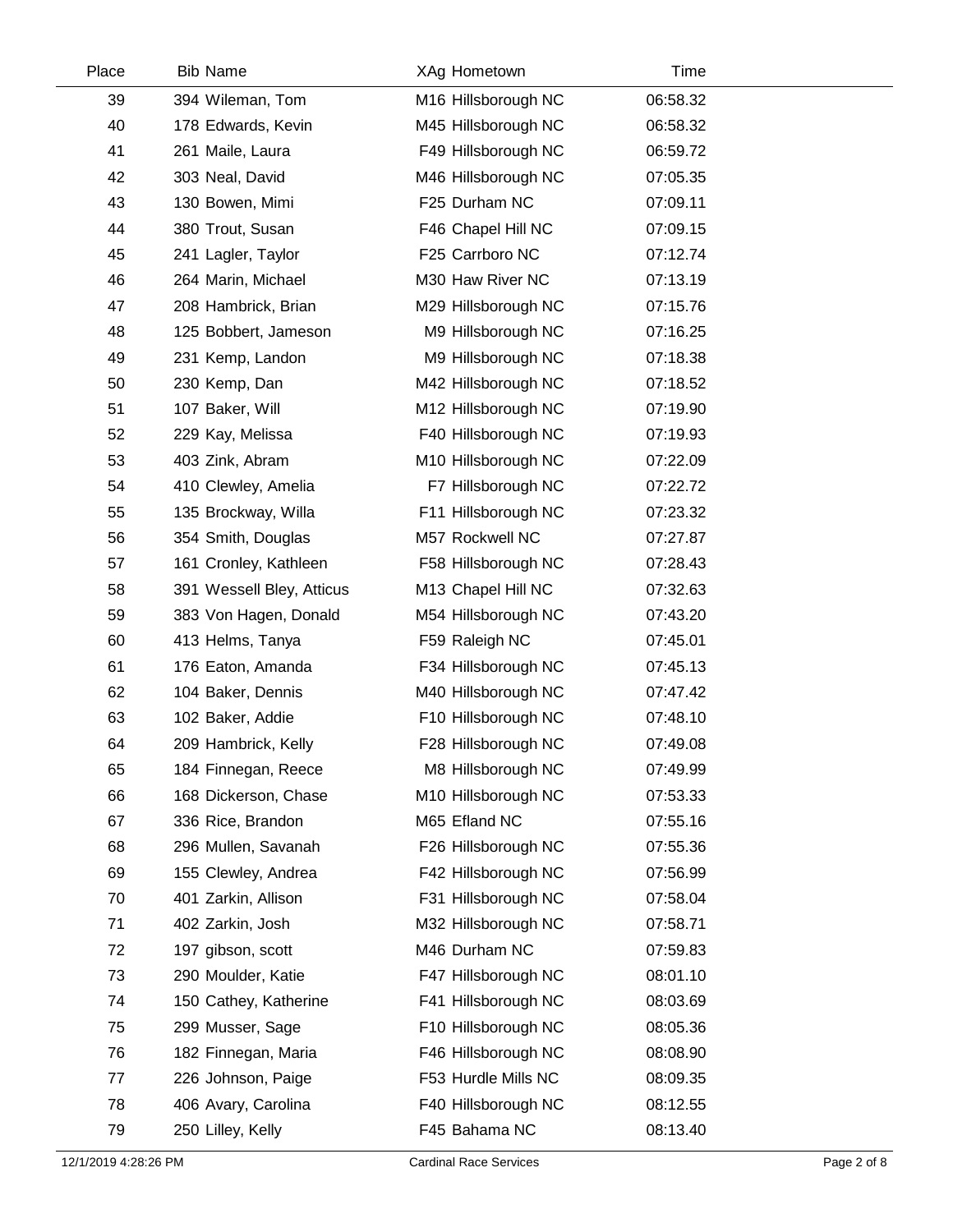| Place | <b>Bib Name</b>           | XAg Hometown        | Time     |  |
|-------|---------------------------|---------------------|----------|--|
| 80    | 327 Piscitelli, Rob       | M21 Hillsborough NC | 08:13.46 |  |
| 81    | 326 Piscitelli, Joe       | M23 Hillsborough NC | 08:13.89 |  |
| 82    | 297 Mullis, Randy         | M59 Carrboro NC     | 08:14.54 |  |
| 83    | 259 MacKay, George        | M7 Carrboro NC      | 08:17.57 |  |
| 84    | 286 MITCHELL, PATRICK J   | M56 Hillsborough NC | 08:18.62 |  |
| 85    | 141 Buchanan, Megan       | F11 Hillsborough NC | 08:18.84 |  |
| 86    | 357 Spees, Lisa           | F32 Durham NC       | 08:19.61 |  |
| 87    | 244 Leib, Katherine       | F37 Hillsborough NC | 08:19.82 |  |
| 88    | 139 Buchanan, Adam        | M43 Hillsborough NC | 08:20.42 |  |
| 89    | 225 James, Robert         | M50 Hillsborough NC | 08:20.96 |  |
| 90    | 385 Wallace, Duncan       | M64 GRAHAM NC       | 08:23.68 |  |
| 91    | 245 Leib, Rick            | M40 Hillsborough NC | 08:25.63 |  |
| 92    | 307 Niles, Fisher         | M10 Spring TX       | 08:27.14 |  |
| 93    | 386 Wallace, Tina         | F51 GRAHAM NC       | 08:27.52 |  |
| 94    | 267 McCurry, Alice        | F37 Efland NC       | 08:28.66 |  |
| 95    | 169 Dickerson, Mandy      | F40 Hillsborough NC | 08:28.85 |  |
| 96    | 372 Sullivan, Hudson      | M7 Hillsborough NC  | 08:29.92 |  |
| 97    | 170 Dickerson, Preston    | M6 Hillsborough NC  | 08:32.24 |  |
| 98    | 101 Andrews, Carole       | F57 Hillsborough NC | 08:32.92 |  |
| 99    | 227 Kankelfritz, Kristian | M48 Hillsborough NC | 08:33.50 |  |
| 100   | 185 FINNEGAN, Timothy     | M47 Hillsborough NC | 08:34.50 |  |
| 101   | 181 Finnegan, Kate        | F10 Hillsborough NC | 08:36.38 |  |
| 102   | 278 Meszaros, Mark        | M61 Hillsborough NC | 08:36.73 |  |
| 103   | 274 McSherry, Kirby       | M28 Rougemont NC    | 08:38.22 |  |
| 104   | 100 Andrews, Addison      | M23 Hillsborough NC | 08:43.18 |  |
| 105   | 127 Bolick, Belle         | F10 Chapel Hill NC  | 08:44.01 |  |
| 106   | 325 Piscitelli, Debbie    | F54 Hillsborough NC | 08:44.07 |  |
| 107   | 328 Piscitelli, Steve     | M54 Hillsborough NC | 08:44.41 |  |
| 108   | 137 Bryson, Theo          | M7 Chapel Hill NC   | 08:48.98 |  |
| 109   | 210 Harrington, Hona Lee  | F56 DURHAM NC       | 08:49.62 |  |
| 110   | 211 Hartman, Wesley       | M35 Hillsborough NC | 08:49.65 |  |
| 111   | 167 DeLeonardis, Jay      | M46 Hillsborough NC | 08:53.34 |  |
| 112   | 390 Wessell, Sarah        | F43 Chapel Hill NC  | 08:53.96 |  |
| 113   | 116 Bennett, Melissa      | F47 Hillsborough NC | 08:56.49 |  |
| 114   | 186 Fox, Ari              | M39 Durham NC       | 08:56.86 |  |
| 115   | 228 Kankelfritz, Tessa    | F56 Hillsborough NC | 09:01.59 |  |
| 116   | 405 Avary, Sophia         | F14 Hillsborough NC | 09:01.75 |  |
| 117   | 247 Libby, Taylor         | F37 Durham NC       | 09:02.23 |  |
| 118   | 291 Moulton, KellyAnne    | F40 Rougemont NC    | 09:06.81 |  |
| 119   | 409 Hunter, Kayden        | M8 Hillsborough NC  | 09:07.82 |  |
| 120   | 193 Gentile, Mike         | M54 Hillsborough NC | 09:09.44 |  |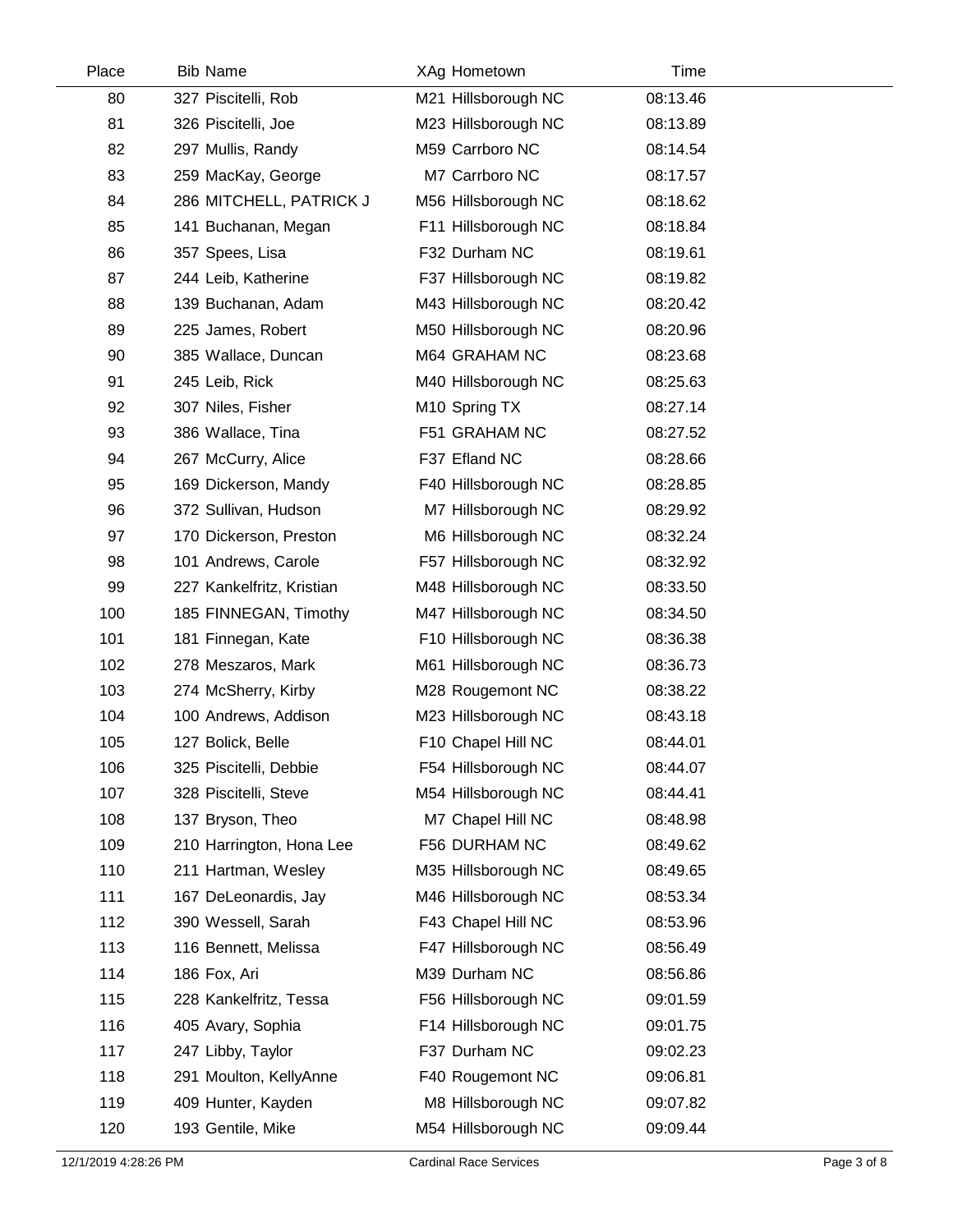| Place | <b>Bib Name</b>             | XAg Hometown        | Time     |  |
|-------|-----------------------------|---------------------|----------|--|
| 121   | 272 McLamb, Phillip         | M9 Efland NC        | 09:10.91 |  |
| 122   | 179 Ellis, Bruce            | M65 DURHAM NC       | 09:11.97 |  |
| 123   | 356 SMITH, SUSAN            | F61 DURHAM NC       | 09:12.85 |  |
| 124   | 151 Caviness, Lewis         | M57 Hillsborough NC | 09:13.57 |  |
| 125   | 374 Sutton, Rochelle        | F51 Hillsborough NC | 09:15.91 |  |
| 126   | 128 Bolick, Virginia        | F13 Chapel Hill NC  | 09:16.66 |  |
| 127   | 324 Petrin, Pete            | M63 Hillsborough NC | 09:17.91 |  |
| 128   | 373 Sullivan, Raegan        | F10 Hillsborough NC | 09:18.35 |  |
| 129   | 266 Massimino, Rocco        | M8 Hillsborough NC  | 09:20.92 |  |
| 130   | 115 Belza, Kareen           | F42 Hillsborough NC | 09:22.14 |  |
| 131   | 281 Minter, Elorie          | F8 Chapel Hill NC   | 09:23.44 |  |
| 132   | 279 Michel, Karin           | F45 Hillsborough NC | 09:24.15 |  |
| 133   | 411 May, Theo               | M8 Hillsborough NC  | 09:24.42 |  |
| 134   | 263 Mandal-Heist, Ibrahim   | M9 Hillsborough NC  | 09:24.73 |  |
| 135   | 282 Minter, Jamie           | M6 Chapel Hill NC   | 09:24.81 |  |
| 136   | 283 Minter, Jimmy           | M42 Chapel Hill NC  | 09:25.16 |  |
| 137   | 284 Minter, Stephanie       | F42 Chapel Hill NC  | 09:26.63 |  |
| 138   | 198 Glenn, Ian              | M16 Hillsborough NC | 09:27.49 |  |
| 139   | 285 Mitchell, Katelyn       | F12 Hillsborough NC | 09:31.23 |  |
| 140   | 120 Betancourt, Julienne    | F10 Mebane NC       | 09:34.03 |  |
| 141   | 117 Berge, Isabel           | F14 Hillsborough NC | 09:34.56 |  |
| 142   | 314 Parker, Paige           | F12 Efland NC       | 09:36.04 |  |
| 143   | 315 Parker, Payton          | F12 Efland NC       | 09:36.28 |  |
| 144   | 358 Sprenger, DIRK          | M68 Hillsborough NC | 09:38.56 |  |
| 145   | 131 Bray, Casey             | F27 GRAHAM NC       | 09:38.84 |  |
| 146   | 118 Berge, Patty            | F45 Hillsborough NC | 09:43.18 |  |
| 147   | 166 Davis, Rebecca          | F42 Hillsborough NC | 09:43.42 |  |
| 148   | 122 Betancourt, Tina        | F47 Mebane NC       | 09:43.99 |  |
| 149   | 301 Myers, David            | M27 GRAHAM NC       | 09:44.26 |  |
| 150   | 351 Shepherd, Jen           | F45 Hillsborough NC | 09:45.72 |  |
| 151   | 121 Betancourt, Oscar       | M47 Mebane NC       | 09:46.56 |  |
| 152   | 134 Brewer, Justin          | M38 Hillsborough NC | 09:49.50 |  |
| 153   | 362 Sterling-Haney, Emerson | F8 Hillsborough NC  | 09:49.84 |  |
| 154   | 136 Bryson, Maya            | F9 Chapel Hill NC   | 09:50.23 |  |
| 155   | 138 Bryson, Vicky           | F43 Chapel Hill NC  | 09:50.28 |  |
| 156   | 133 Brewer, Emma            | F7 Hillsborough NC  | 09:50.65 |  |
| 157   | 361 Sterling, Anna          | F40 Hillsborough NC | 09:50.72 |  |
| 158   | 363 Sterling-Haney, Griffin | M5 Hillsborough NC  | 09:53.57 |  |
| 159   | 404 Zinn, Colleen           | F64 Hillsborough NC | 09:53.83 |  |
| 160   | 304 nichols, margie         | F67 Hillsborough NC | 09:53.83 |  |
| 161   | 377 Thomas, Grady           | M12 Hillsborough NC | 09:56.05 |  |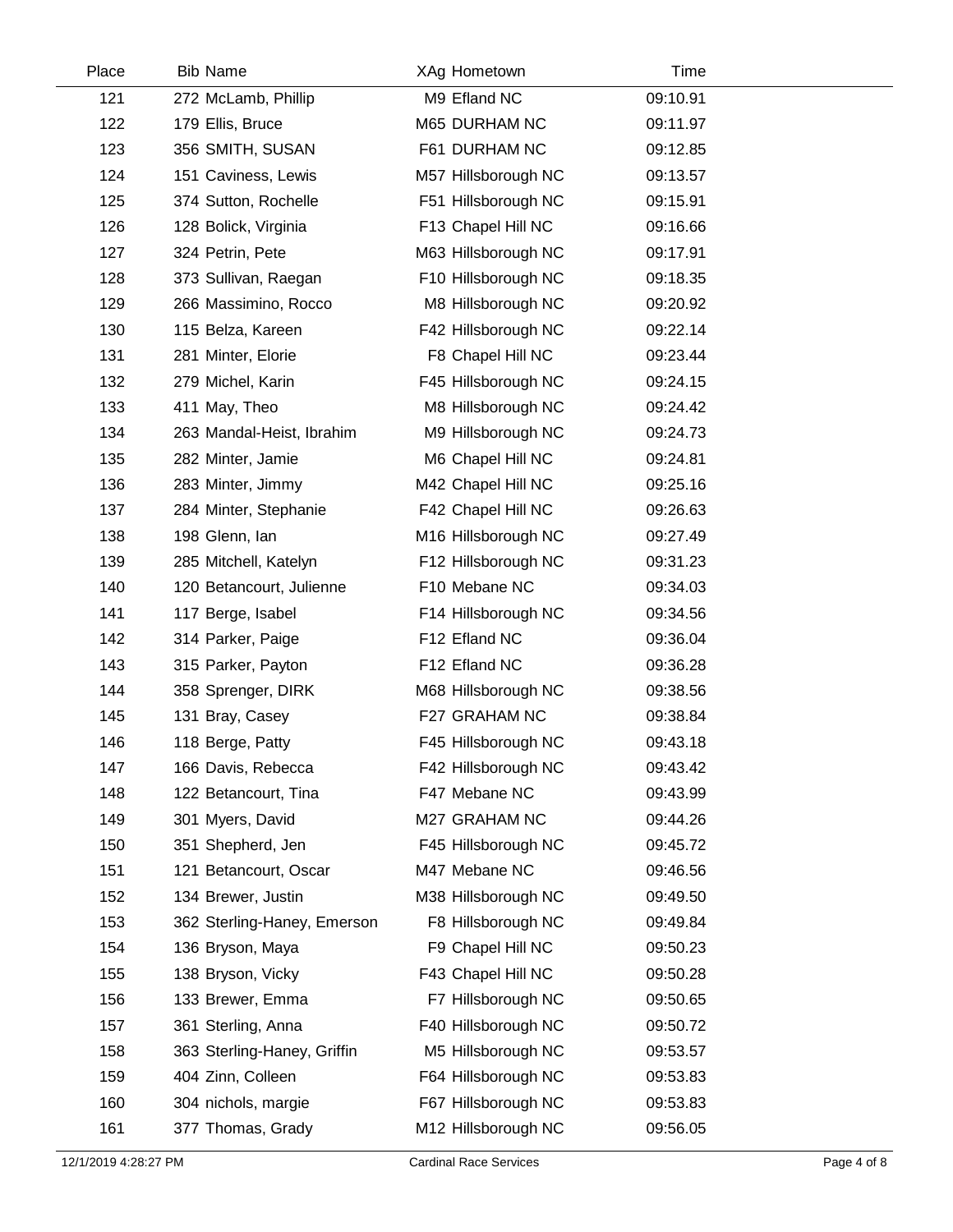| Place | <b>Bib Name</b>            | XAg Hometown        | Time     |  |
|-------|----------------------------|---------------------|----------|--|
| 162   | 254 Loiselle, Regan        | F8 Hillsborough NC  | 10:02.64 |  |
| 163   | 258 MacKay, Douglas        | M40 Carrboro NC     | 10:07.03 |  |
| 164   | 253 Loiselle, Marci        | F44 Hillsborough NC | 10:07.16 |  |
| 165   | 364 Stober, Alain          | M10 Mebane NC       | 10:07.74 |  |
| 166   | 365 Stober, Nyssa          | F11 Mebane NC       | 10:07.97 |  |
| 167   | 260 MacKay, Mallory        | F5 Carrboro NC      | 10:11.84 |  |
| 168   | 265 Martin, Caroline       | F7 Hillsborough NC  | 10:13.17 |  |
| 169   | 366 Stober, Vandy          | F47 Mebane NC       | 10:14.84 |  |
| 170   | 407 McAdoo, Monique        | F31 Hillsborough NC | 10:15.51 |  |
| 171   | 352 Shepherd, Orion        | M8 Hillsborough NC  | 10:17.01 |  |
| 172   | 353 Shepherd-Banigan, Dan  | M41 Hillsborough NC | 10:17.41 |  |
| 173   | 370 Sullivan, Abby         | F40 Hillsborough NC | 10:20.63 |  |
| 174   | 119 Bernstein, Stephanie   | F32 Hillsborough NC | 10:21.60 |  |
| 175   | 108 Baronciani, Jason      | M35 Hillsborough NC | 10:23.00 |  |
| 176   | 109 Baronciani, Tessa      | F6 Hillsborough NC  | 10:23.32 |  |
| 177   | 287 Molinari-Suggs, Jordan | M13 Greensboro NC   | 10:23.41 |  |
| 178   | 369 Suggs, Joe             | M48 Greensboro NC   | 10:23.51 |  |
| 179   | 294 Moy, Cheryl            | F35 Durham NC       | 10:24.67 |  |
| 180   | 395 Williams, Crystal      | F46 Durham NC       | 10:25.46 |  |
| 181   | 321 Perry, Carter          | M11 Durham NC       | 10:27.03 |  |
| 182   | 234 Koerner, Claire        | F38 Durham NC       | 10:27.85 |  |
| 183   | 396 WILLIS-MCLAMB, AMY     | F42 Efland NC       | 10:28.22 |  |
| 184   | 236 Koerner, Grant         | M7 Durham NC        | 10:29.84 |  |
| 185   | 273 McLamb, Sara           | F11 Efland NC       | 10:29.93 |  |
| 186   | 106 Baker, Nolan           | M6 Hillsborough NC  | 10:30.21 |  |
| 187   | 180 Engle, Cindy           | F69 Durham NC       | 10:30.23 |  |
| 188   | 393 Whitman, Lori          | F39 Hillsborough NC | 10:30.37 |  |
| 189   | 306 Niles, Caroline        | F8 Spring TX        | 10:30.95 |  |
| 190   | 392 Whitman, Anna          | F7 Hillsborough NC  | 10:31.04 |  |
| 191   | 275 McSherry, Meredith     | F28 Rougemont NC    | 10:35.36 |  |
| 192   | 271 Mckee, Katie           | F32 Durham NC       | 10:35.44 |  |
| 193   | 164 Daniels, Steven        | M47 Hillsborough NC | 10:36.47 |  |
| 194   | 201 Gray, Everett          | M7 Hillsborough NC  | 10:36.81 |  |
| 195   | 163 Daniels, Chase         | M6 Hillsborough NC  | 10:37.55 |  |
| 196   | 270 Mckee, Kaitlyn         | F29 Durham NC       | 10:37.69 |  |
| 197   | 105 Baker, Marie           | F41 Hillsborough NC | 10:39.15 |  |
| 198   | 305 Niles, Brandi          | F43 Spring TX       | 10:39.88 |  |
| 199   | 200 Gray, Carin            | F42 Hillsborough NC | 10:40.80 |  |
| 200   | 103 Baker, Amanda          | F39 Hillsborough NC | 10:41.72 |  |
| 201   | 217 Hofweber, Augustine    | F12 Chapel Hill NC  | 10:42.52 |  |
| 202   | 322 Perry, Kim             | F46 Durham NC       | 10:43.55 |  |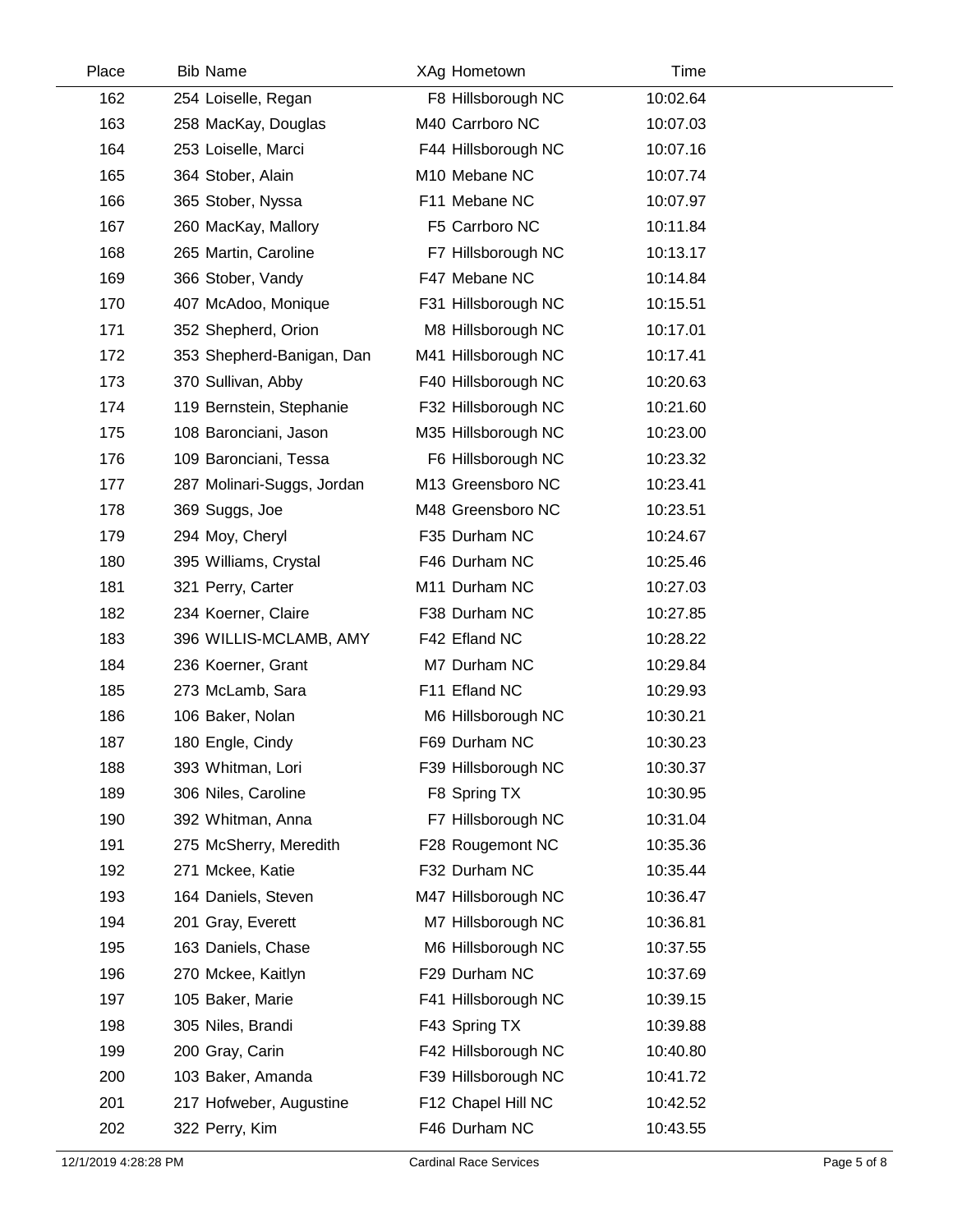| Place | <b>Bib Name</b>           | XAg Hometown        | Time     |  |
|-------|---------------------------|---------------------|----------|--|
| 203   | 216 Hill, Syretta         | F46 Durham NC       | 10:50.33 |  |
| 204   | 221 Hogue, Terry          | M52 Creedmoor NC    | 10:52.07 |  |
| 205   | 215 Hill, Jude            | M10 Durham NC       | 10:52.60 |  |
| 206   | 293 Mouras, Violet        | F6 DURHAM NC        | 10:54.23 |  |
| 207   | 292 MOURAS, SANDY         | F37 DURHAM NC       | 10:55.48 |  |
| 208   | 112 Barron, Ruby          | F10 Durham NC       | 11:00.11 |  |
| 209   | 147 Carabetta, Amy        | F42 Hillsborough NC | 11:00.36 |  |
| 210   | 187 Frederick, Kerrie     | F47 Hillsborough NC | 11:01.24 |  |
| 211   | 332 Rattanavong, Steven   | M48 Hillsborough NC | 11:01.57 |  |
| 212   | 110 Barron, Dot           | F8 Durham NC        | 11:01.69 |  |
| 213   | 344 Ryan, Christian       | M49 Carrboro NC     | 11:02.27 |  |
| 214   | 345 Ryan-Kooistra, Seamus | M5 Carrboro NC      | 11:03.35 |  |
| 215   | 262 Mandal, Mahua         | F43 Hillsborough NC | 11:13.02 |  |
| 216   | 199 Gosselin, Tracy       | F48 Carrboro NC     | 11:18.73 |  |
| 217   | 330 Plambeck, Mary Ann    | F53 Hillsborough NC | 11:18.94 |  |
| 218   | 111 Barron, Katy          | F44 Durham NC       | 11:21.59 |  |
| 219   | 113 Barron, Walt          | M44 Durham NC       | 11:21.59 |  |
| 220   | 129 Boone, Joan           | F67 Efland NC       | 11:22.88 |  |
| 221   | 195 Gibson, Jack          | M9 Durham NC        | 11:25.29 |  |
| 222   | 196 Gibson, Melody        | F46 Durham NC       | 11:25.63 |  |
| 223   | 143 Busko, lan            | M10 Chapel Hill NC  | 11:30.84 |  |
| 224   | 368 Strong, Brian         | M54 Hillsborough NC | 11:32.85 |  |
| 225   | 400 Zaagsma, Joshua       | M26 Hillsborough NC | 11:35.26 |  |
| 226   | 375 Szymkowski, Mary      | F56 DURHAM NC       | 11:35.83 |  |
| 227   | 205 Hair, Chandler        | M36 Timberlake NC   | 11:39.24 |  |
| 228   | 206 Hair, Lauren          | F34 Timberlake NC   | 11:40.54 |  |
| 229   | 204 Hair, Caroline        | F4 Timberlake NC    | 11:41.17 |  |
| 230   | 331 Powers, Alice         | F61 Lumberton NC    | 11:41.35 |  |
| 231   | 142 Busko, Adam           | M4 Chapel Hill NC   | 11:41.81 |  |
| 232   | 123 Bilheimer, Alicia     | F35 Carrboro NC     | 11:43.35 |  |
| 233   | 144 busko, lisa           | f47 Chapel Hill NC  | 11:43.38 |  |
| 234   | 382 Verrier, Jack         | M5 Carrboro NC      | 11:43.73 |  |
| 235   | 238 Kooistra, Kathryn     | F41 Carrboro NC     | 11:44.45 |  |
| 236   | 124 black, dani           | F54 Hillsborough NC | 11:55.30 |  |
| 237   | 367 Strong, Amanda        | F53 Hillsborough NC | 11:58.77 |  |
| 238   | 399 Zaagsma, Ariana       | F30 Hillsborough NC | 11:59.17 |  |
| 239   | 132 Brewer, Brooke        | F38 Hillsborough NC | 12:05.69 |  |
| 240   | 268 Mckee, Darren         | M30 Durham NC       | 12:07.97 |  |
| 241   | 269 Mckee, Erik           | M34 Durham NC       | 12:11.95 |  |
| 242   | 387 Weiseman, Dylan       | M6 Hillsborough NC  | 12:17.40 |  |
| 243   | 388 Weiseman, Meghan      | F38 Hillsborough NC | 12:18.91 |  |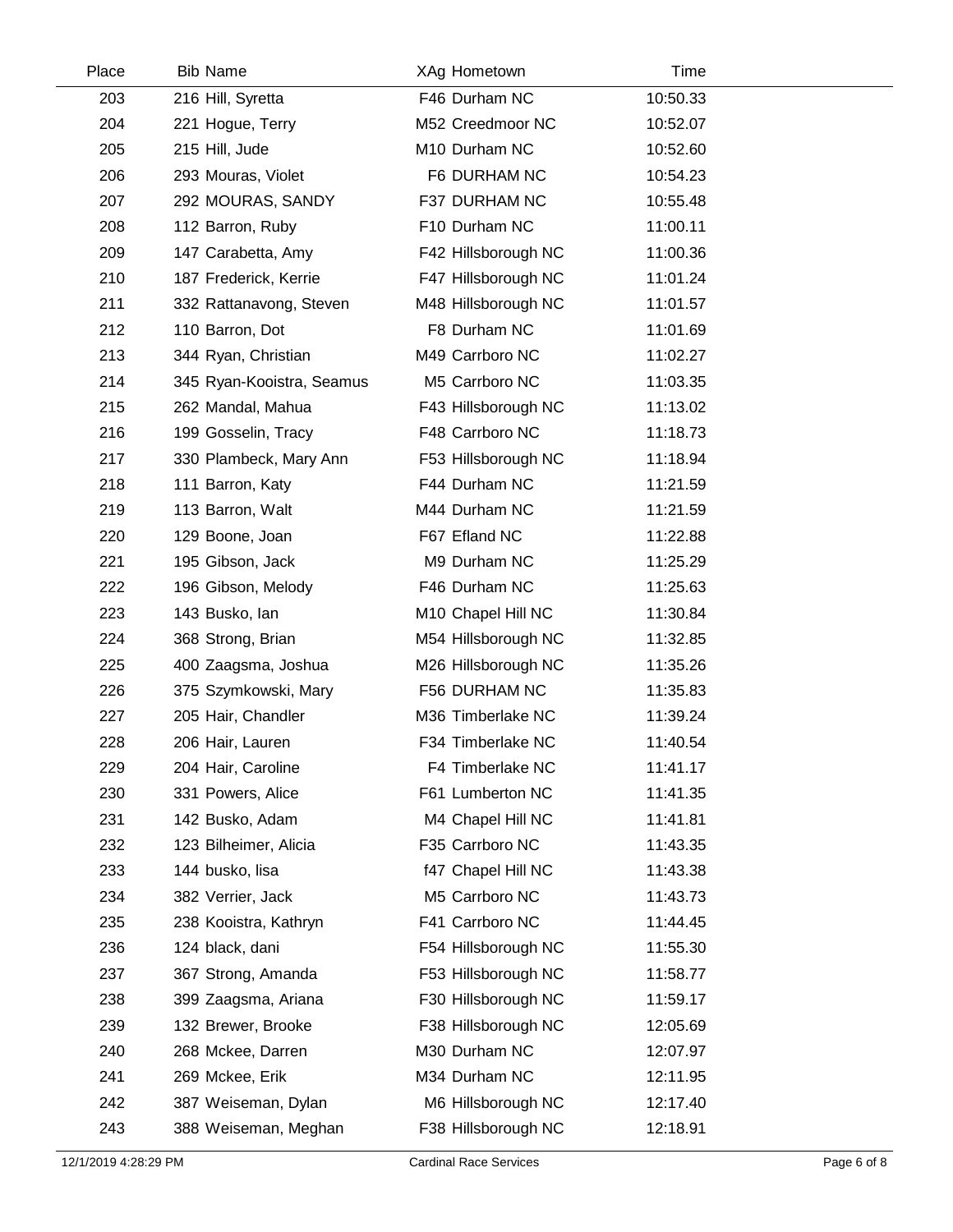| Place | <b>Bib Name</b>            | XAg Hometown        | Time     |  |
|-------|----------------------------|---------------------|----------|--|
| 244   | 337 Rice, Tammy            | F53 Mebane NC       | 12:21.59 |  |
| 245   | 376 Tavernise, Adriana     | F48 Mebane NC       | 12:22.12 |  |
| 246   | 381 Vance, Elisa           | F6 Mebane NC        | 12:24.07 |  |
| 247   | 342 Ropp, Oliver           | M10 Chapel Hill NC  | 12:26.10 |  |
| 248   | 341 Ropp, David            | M50 Chapel Hill NC  | 12:26.88 |  |
| 249   | 320 Perolini, Christine    | F47 Hillsborough NC | 12:43.62 |  |
| 250   | 237 Koerner, Matt          | M41 Durham NC       | 12:46.78 |  |
| 251   | 235 Koerner, Evie          | F9 Durham NC        | 12:47.68 |  |
| 252   | 350 Settlemires, Ivy       | F34 Chapel Hill NC  | 13:10.77 |  |
| 253   | 276 Merrigan, Penny        | F7 Durham NC        | 13:20.90 |  |
| 254   | 277 Merrigan, Thomas       | M43 Durham NC       | 13:21.35 |  |
| 255   | 240 Laczko, Lori           | F53 Durham NC       | 13:22.85 |  |
| 256   | 329 Plambeck, Margaret     | F51 Hillsborough NC | 13:23.21 |  |
| 257   | 355 Smith, Mary            | F53 Hillsborough NC | 13:32.80 |  |
| 258   | 310 O'Shaughnessy, Patrick | M56 Hillsborough NC | 13:32.92 |  |
| 259   | 145 Caldwell, Ethan        | M46 RALEIGH NC      | 13:35.43 |  |
| 260   | 152 Chiti, Catalina        | F16 Durham NC       | 13:35.52 |  |
| 261   | 146 Caldwell, Rye          | F9 RALEIGH NC       | 13:35.81 |  |
| 262   | 153 Chiti, Melissa         | F53 Durham NC       | 13:36.33 |  |
| 263   | 220 Hofweber, Thomas       | M50 Chapel Hill NC  | 13:37.24 |  |
| 264   | 219 Hofweber, Sebastian    | M9 Chapel Hill NC   | 13:38.43 |  |
| 265   | 384 Walker, Rebecca        | F50 Chapel Hill NC  | 13:42.87 |  |
| 266   | 218 Hofweber, Leopold      | M15 Chapel Hill NC  | 13:43.86 |  |
| 267   | 189 Gebeaux, Kristin       | F42 Cary NC         | 13:47.55 |  |
| 268   | 192 Gebeaux, Tristan       | M20 Cary NC         | 13:49.51 |  |
| 269   | 323 Petrin, Maryellen      | F64 Hillsborough NC | 13:51.27 |  |
| 270   | 207 Hambleton, Lisa        | F54 Hillsborough NC | 13:52.30 |  |
| 271   | 312 Parker, Allen          | M50 Efland NC       | 13:54.35 |  |
| 272   | 191 Gebeaux, Steven        | M50 Cary NC         | 13:54.49 |  |
| 273   | 316 Parker, Rhonda         | F50 Efland NC       | 13:56.25 |  |
| 274   | 174 Dye, Bonnie            | F43 Durham NC       | 14:18.09 |  |
| 275   | 175 Dye, Holly             | F10 Durham NC       | 14:19.92 |  |
| 276   | 339 Riggins, Daryl         | M46 Durham NC       | 14:31.16 |  |
| 277   | 338 Riggins, Asa           | M13 Durham NC       | 14:31.67 |  |
| 278   | 233 Kimball, Wendy         | F44 Durham NC       | 14:31.85 |  |
| 279   | 232 Kimball, Claire        | F12 Durham NC       | 14:34.48 |  |
| 280   | 214 Herrera, Emme          | F9 Chapel Hill NC   | 14:51.44 |  |
| 281   | 246 Lewis, Patti           | F67 Chapel Hill NC  | 14:58.22 |  |
| 282   | 251 Loch, Chris            | M54 Hillsborough NC | 14:59.13 |  |
| 283   | 309 O'Shaughnessy, Katie   | F51 Hillsborough NC | 15:24.43 |  |
| 284   | 300 Musson, Donna          | F64 Hillsborough NC | 15:32.75 |  |